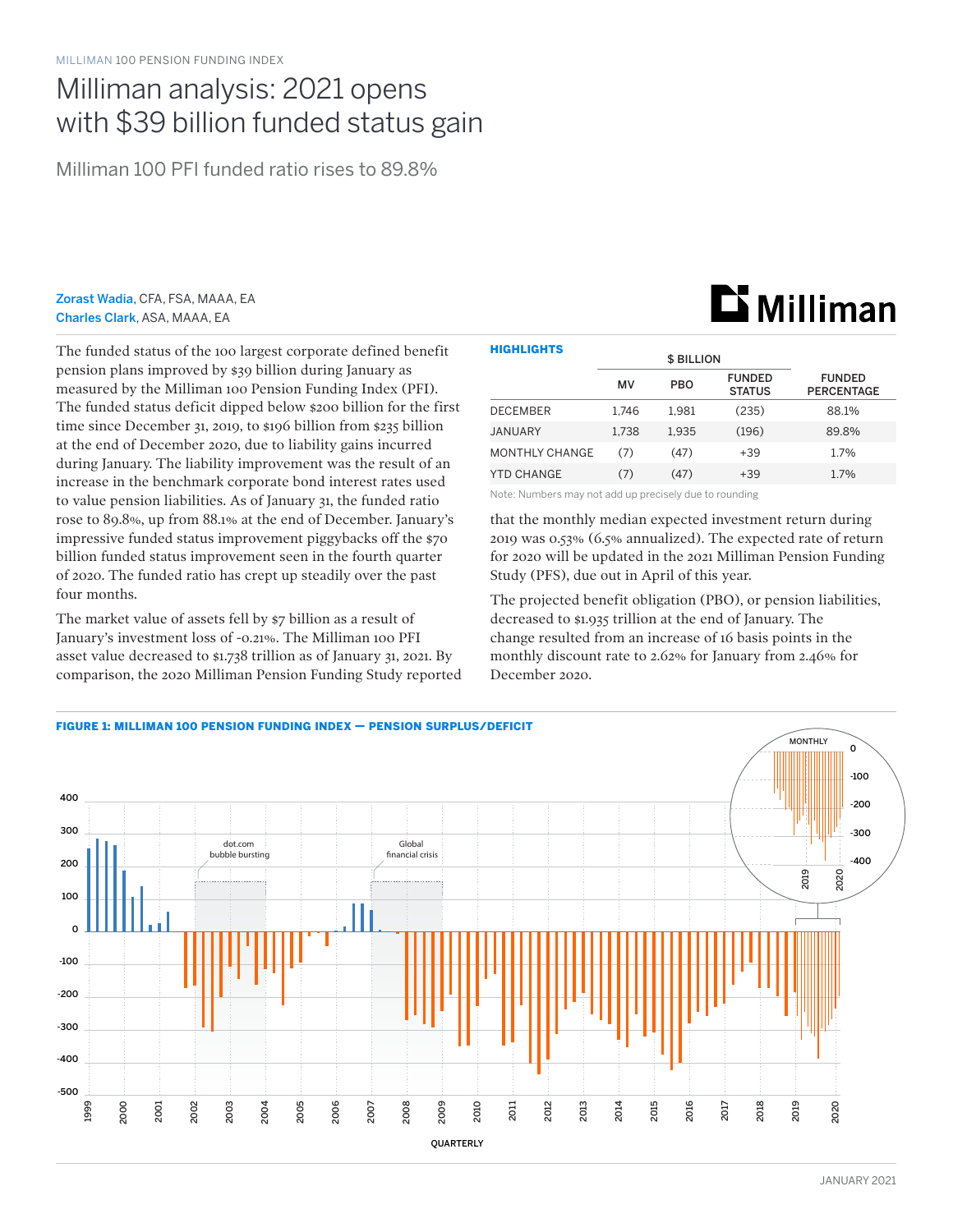

#### FIGURE 2: MILLIMAN 100 PENSION FUNDING INDEX — PENSION FUNDED RATIO

Over the last 12 months (February 2020 to January 2021), the cumulative asset return for these pensions has been 10.26% and the Milliman 100 PFI funded status deficit has improved by \$61 billion. The funded status gain would have been significantly higher were it not for the general downward trend in discount rates during 2020. The funded ratio of the Milliman 100 companies has increased over the past 12 months to 89.8% from 86.4%.

The projected asset and liability figures presented in this analysis will be adjusted as part of our annual 2021 PFS where pension settlement and annuity purchase activities that occurred during 2020 will be reflected. Pension plan accounting information disclosed in the footnotes of the Milliman 100 companies' annual reports for the 2020 fiscal year is expected to be available during the first quarter of 2021 as part of the 2021 PFS. We expect to publish our comprehensive recap in April.

### 2021-2022 projections

If the Milliman 100 PFI companies were to achieve the expected 6.5% median asset return (as per the 2020 Pension Funding Study), and if the current discount rate of 2.62% were maintained during 2021 and 2022, we forecast that the funded status of the surveyed plans would increase. This would result in a projected pension deficit of \$123 billion (funded ratio of 93.6%) by the end of 2021 and a projected pension deficit of \$40 billion (funded ratio of 97.9%) by the end of 2022. For purposes of this forecast, we have assumed 2021 and 2022 aggregate annual contributions of \$50 billion.

Under an optimistic forecast with rising interest rates (reaching 3.17% by the end of 2021 and 3.77% by the end of 2022) and asset gains (10.5% annual returns), the funded ratio would climb to 104% by the end of 2021 and 123% by the end of 2022. Under a pessimistic forecast with similar interest rate and asset movements (2.07% discount rate at the end of 2021 and 1.47% by the end of 2022 and 2.5% annual returns), the funded ratio would decline to 84% by the end of 2021 and 77% by the end of 2022.

#### ABOUT THE MILLIMAN 100 MONTHLY PENSION FUNDING INDEX

For the past 20 years, Milliman has conducted an annual study of the 100 largest defined benefit pension plans sponsored by U.S. public companies. The Milliman 100 Pension Funding Index projects the funded status for pension plans included in our study, reflecting the impact of market returns and interest rate changes on pension funded status, utilizing the actual reported asset values, liabilities, and asset allocations of the companies' pension plans.

The results of the Milliman 100 Pension Funding Index were based on the actual pension plan accounting information disclosed in the footnotes to the companies' annual reports for the 2019 fiscal year and for previous fiscal years. This pension plan accounting disclosure information was summarized as part of the Milliman 2020 Pension Funding Study, which was published on April 28, 2020. In addition to providing the financial information on the funded status of U.S. qualified pension plans, the footnotes may also include figures for the companies' nonqualified and foreign plans, both of which are often unfunded or subject to different funding standards than those for U.S. qualified pension plans. They do not represent the funded status of the companies' U.S. qualified pension plans under ERISA.